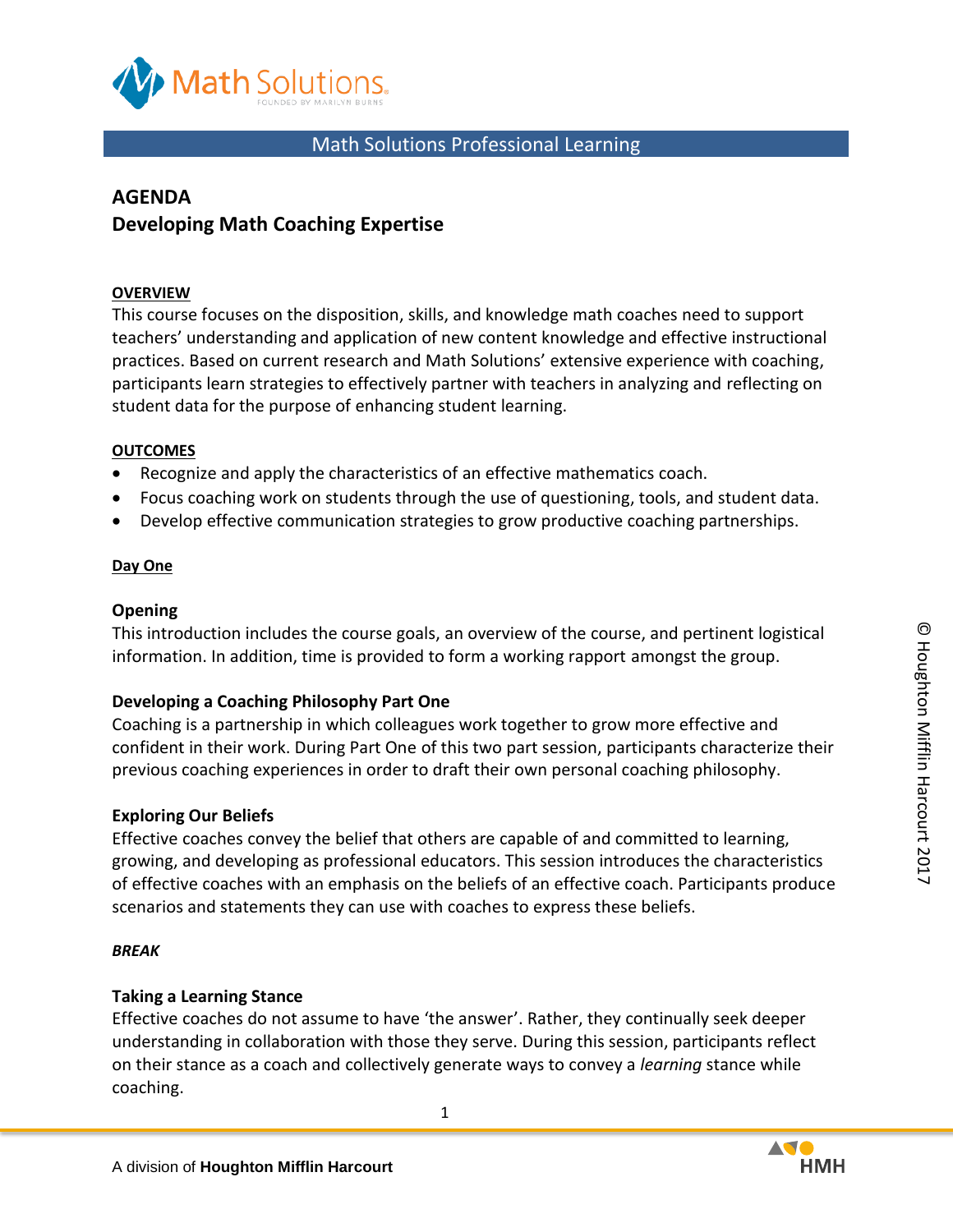### *LUNCH*

### **Focusing Conversations**

When thinking about the skills of an effective coach, questioning rises to the top of the list. There are ways to format questions to invite the coach and the coachee to think more deeply about student learning. In this session, participants share common barriers coaches face and learn about different categories for purposeful questioning.

### **Closing**

Participants take time to reflect on the experiences of the day and ways that these experiences will positively impact their coaching work.

### **Day Two**

### **Opening**

This introduction includes a review of the course goals, an overview of the agenda, and pertinent logistical information. In addition, participants revisit key ideas from Day 1 of this professional learning course.

## **Building Trusting Relationships**

People who understand their values and what is important to them are able to nurture relationships based on trust. During this session, participants relate ideas about adult learning theory to the characteristics of an effective coach.

### *BREAK*

# **Using Tools for Effective Coaching**

When coaches and teachers work together they form a learning partnership. During this session, participants collaborate around a math experience to construct understanding of how the use of coaching tools creates focus for the work and a safe relationship between partners.

# *LUNCH*

# **Setting Goals Using Student Data**

Coaches and teachers work effectively together when they focus on addressing student learning needs by setting goals using student data. During this session participants interact with tools for coaching to examine how to make the learning of a coaching partnership visible and build evidence of enhanced student learning.

### *BREAK*